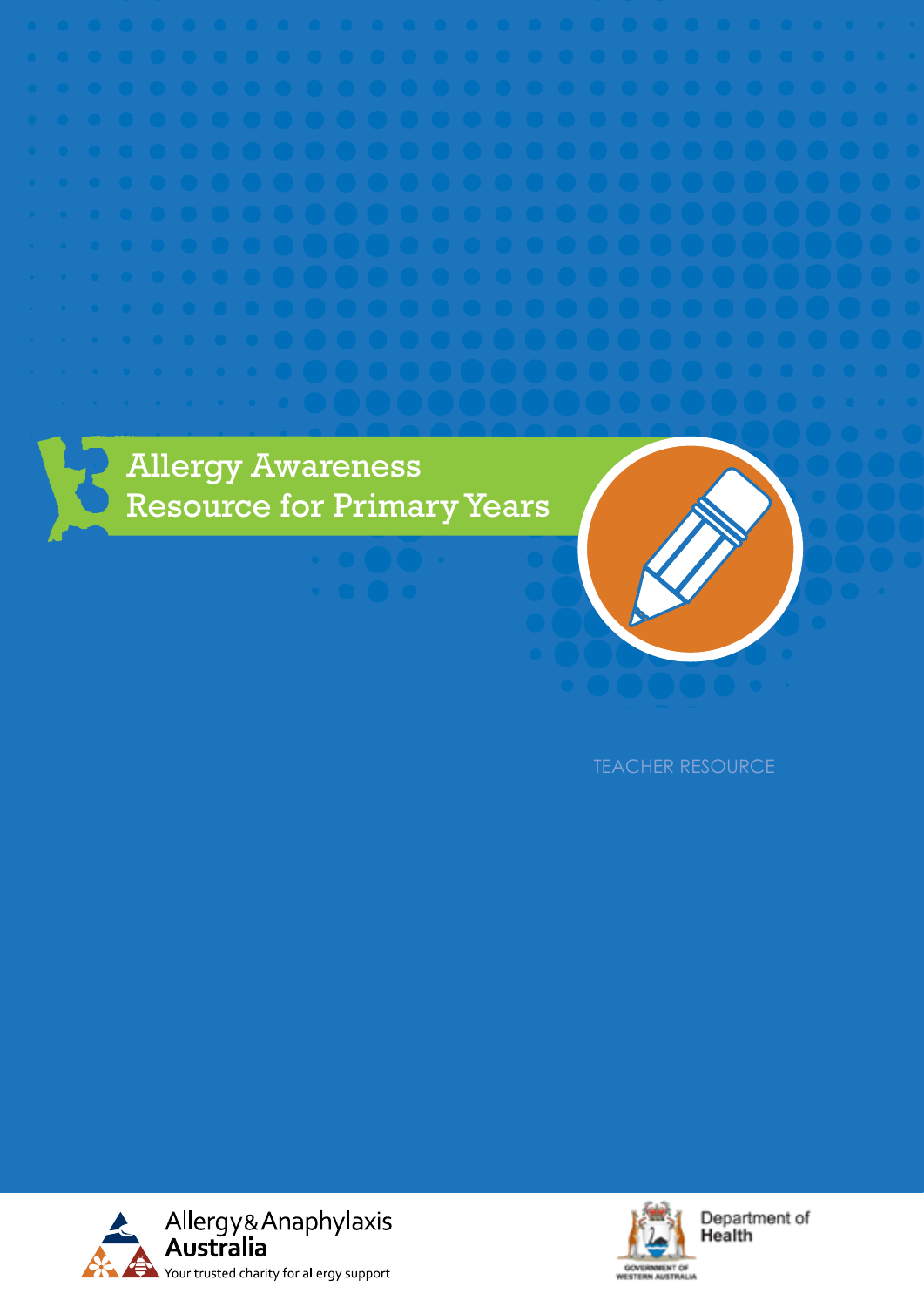

# **Be a MATE: An Allergy Awareness Resource for Primary Years**

#### © Allergy & Anaphylaxis Australia, NSW, 2013.

Reproduction of this work in whole or part for educational purposes is permitted, within an educational institution and on condition that it is not offered for sale.

# **Allergy & Anaphylaxis Australia.**

**PO Box 3182 Asquith NSW 2077 Telephone: (02) 9482 5988 Facsimile: (02) 9482 4113 www.allergyfacts.org.au This primary school resource is an Allergy& Anaphylaxis Australia (A&AA) initiative that was made possible thanks to funding from Department of Health, Western Australia. A&AA have been supporting families and school staff with management of the risk of anaphylaxis since 1993.**

**This resource was funded by the Department of Health, Western Australia as part of the Western Australian Anaphylaxis Project.**



Department of lealth



Page 1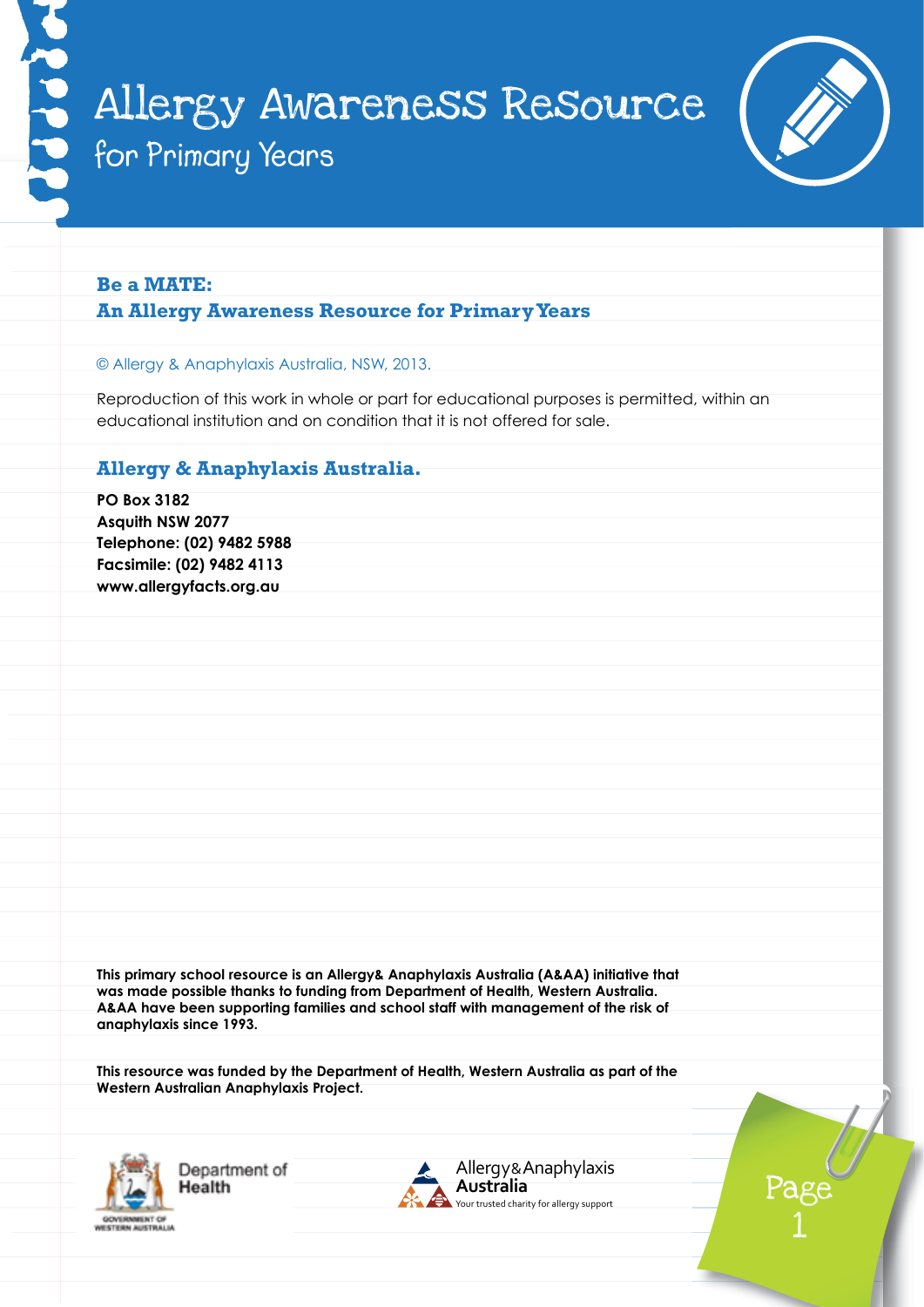

| <b>Contents</b>                                                              | Page |
|------------------------------------------------------------------------------|------|
| <b>Acknowledgements</b>                                                      | 3    |
| Foreword                                                                     | 3    |
| Introduction                                                                 | 4    |
| <b>Components of this resource</b>                                           | 5    |
| Why teach resilience/drug education in the primary years?                    | 7    |
| Why use Be a MATE: an allergy awareness resource for primary years to teach? | 8    |
| Why adopt a whole-school approach to allergy education?                      | 9    |
| Whole-school enrichment activities for allergy education                     | 10   |
| Sample letter to parents                                                     | 13   |
| <b>Sample School-based Policy</b>                                            | 13   |
| Sample ASCIA Action Plan for Anaphylaxis and Allergic Reactions              | 14   |
| <b>Resources/Useful links</b>                                                | 15   |

# **Learning Activities**

| <b>Bands of Learning:</b> |  |
|---------------------------|--|
| <b>Foundation-Year 2</b>  |  |
| Years 3-4                 |  |
| Years 5-6                 |  |
|                           |  |

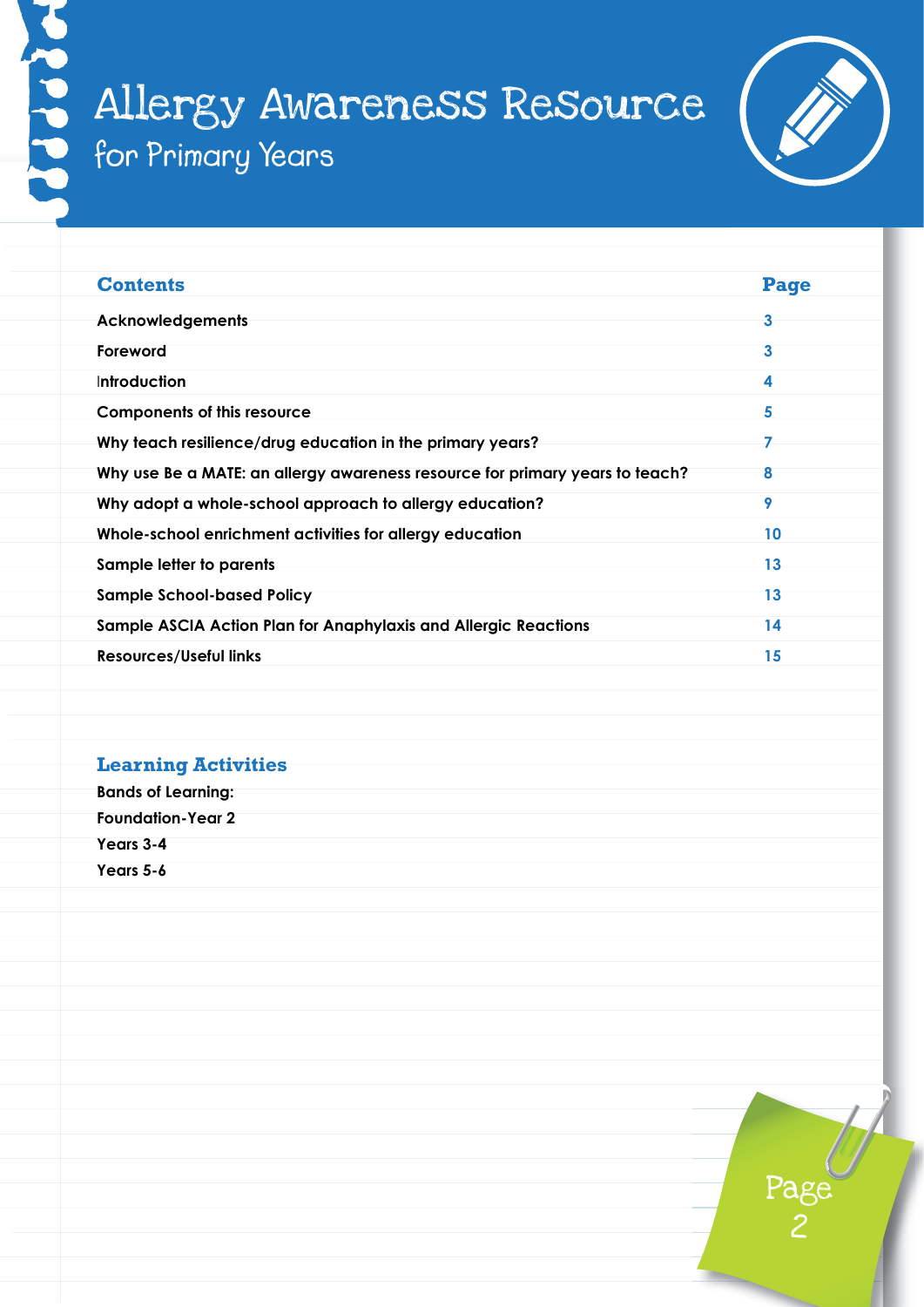

 $\mathfrak{p}$ 

#### **Acknowledgements**

This resource was funded by the Department of Health, Western Australia. Appreciation is expressed to the following people and schools for their contributions and commitment to the development of this guide:

#### **Be a MATE Pilot Schools**

**Esperance Anglican Community School, Esperance Good Shepherd Catholic School, Lockridge Iona Presentation Primary School, Mosman Park John XXIII College, Claremont**

**Our Lady of Lourdes School, Dardanup St Joseph's College, Albany Wanneroo Senior High School, Wanneroo Woodbridge Primary School, Woodbridge**

#### **Curriculum Writer**

Kim Chute (Titan Consulting)

#### **Foreword**

Did you know that 1 in 20 school age children suffer from food allergies and some of these will experience a severe, potentially life threatening allergic reaction called anaphylaxis? Australia has one of the highest allergy rates in the world, and the problem is growing. Whilst insect allergy, including the risk of anaphylaxis, is less common than food allergy in the school setting, the school community needs to understand how they can help support someone at risk.

Currently there is no cure for food allergy so avoidance of the food trigger is the only way to prevent a reaction. It is important to note that for some individuals, small amounts of a food can trigger a severe allergic reaction.

This Be a MATE (Make Allergy Treatment Easier) allergy awareness resource for Primary school years is designed to provide educators with information for teaching Year K-6 students what allergies are and how to help friends who have them, including being able to recognise a severe allergic reaction (anaphylaxis) and act appropriately when it occurs.

The interactive activities in this resource have been designed to be used as part of the school's Health and Physical Education and Technology and Enterprise (Home Economics) programs. It uses a range of appropriate learning and teaching styles and provides clear, planned curriculum opportunities for students to understand and explore areas linked to allergy safety education. The parent information sheets also promote a whole school approach to students' learning.

The education systems and sectors within Western Australia support the implementation of Be a MATE: an allergy awareness resource for primary years and strongly urge principals, teachers, parents and communities to become involved in this exciting new resource for our young people.

Allergies impact on quality of life. The quality of life and safety of those with a potentially severe allergy is increased if they have community support, awareness and understanding.

Thank you for supporting students with food and insect allergy through education of their peers and the community.

Maria Said

**President Allergy & Anaphylaxsis Australia**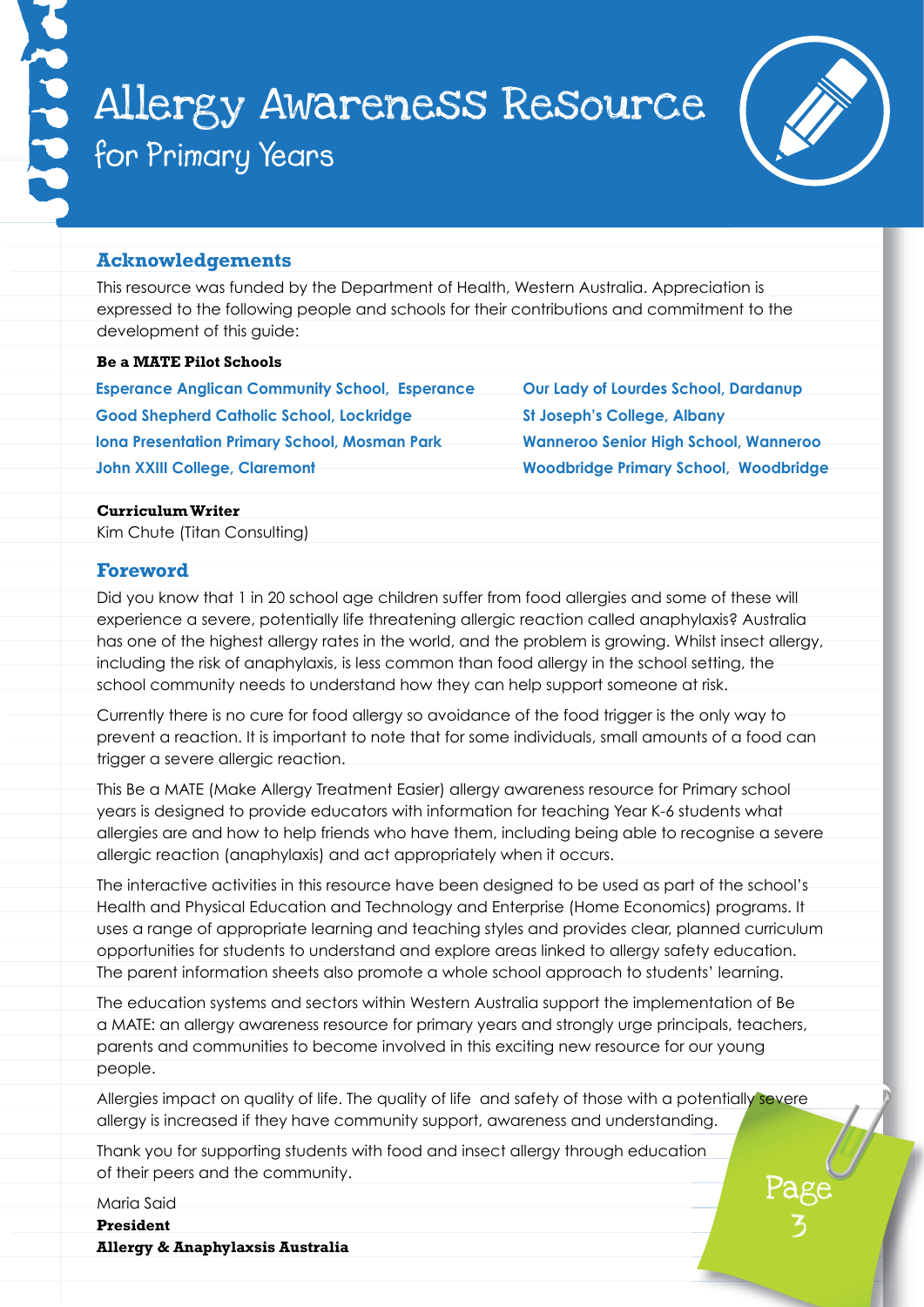

4

# **Allergy & Anaphylaxis Australia**

Allergy & Anaphylaxis Australia is a not for profit organisation that strives to raise awareness of life threatening allergy in the community. It provides research-based information, resources and services to support children and adults living with the risk of anaphylaxis. It is supported by funding from the Australian Government and supported by a medical advisory board comprised of allergists/immunologists from around Australia.

Allergy & Anaphylaxis Australia has a comprehensive website: **www.allergyfacts.org.au** a range of books and posters available for purchase online; and also produces a quarterly newsletter.

Food Allergy Week is promoted every year in May by Allergy & Anaphylaxis Australia.

#### **Resources and professional learning**

**A comprehensive range of resources for schools are available from Allergy & Anaphylaxis Australia through the following link:**

#### **www.allergyfacts.org.au**

These include story books for primary years, posters, awareness tools, and adrenaline auto injector carriers.

#### **Managing Anaphylaxis Resource**

#### **Visit: http://www.allergyfacts.org.au/caring-for-those-at-risk/schools**

For more detailed guidelines on how schools in all education sectors can respond effectively to the Anaphylaxis Management Guidelines for WA schools at

#### **www.health.wa.gov.au/anaphylaxis/roles/schools.cfm.**

#### **Aim of Be a MATE: An allergy awareness resource for primary years**

Be a MATE is an allergy awareness education resource designed for K-Year 6 students. The resource assists teachers to plan and implement health and physical education programs in the K-10 Health and Physical Education Syllabus contexts of Lifestyle choices and Safety and the Australian Curriculum General Capabilities.

The resource aims to ensure that students:

- understand the importance of being allergy **aware:**
- make decisions and take actions to protect and promote their own and others' health and wellbeing to **avoid** allergens;
- understand what **actions** to take if someone has a severe allergic reaction/anaphylaxis;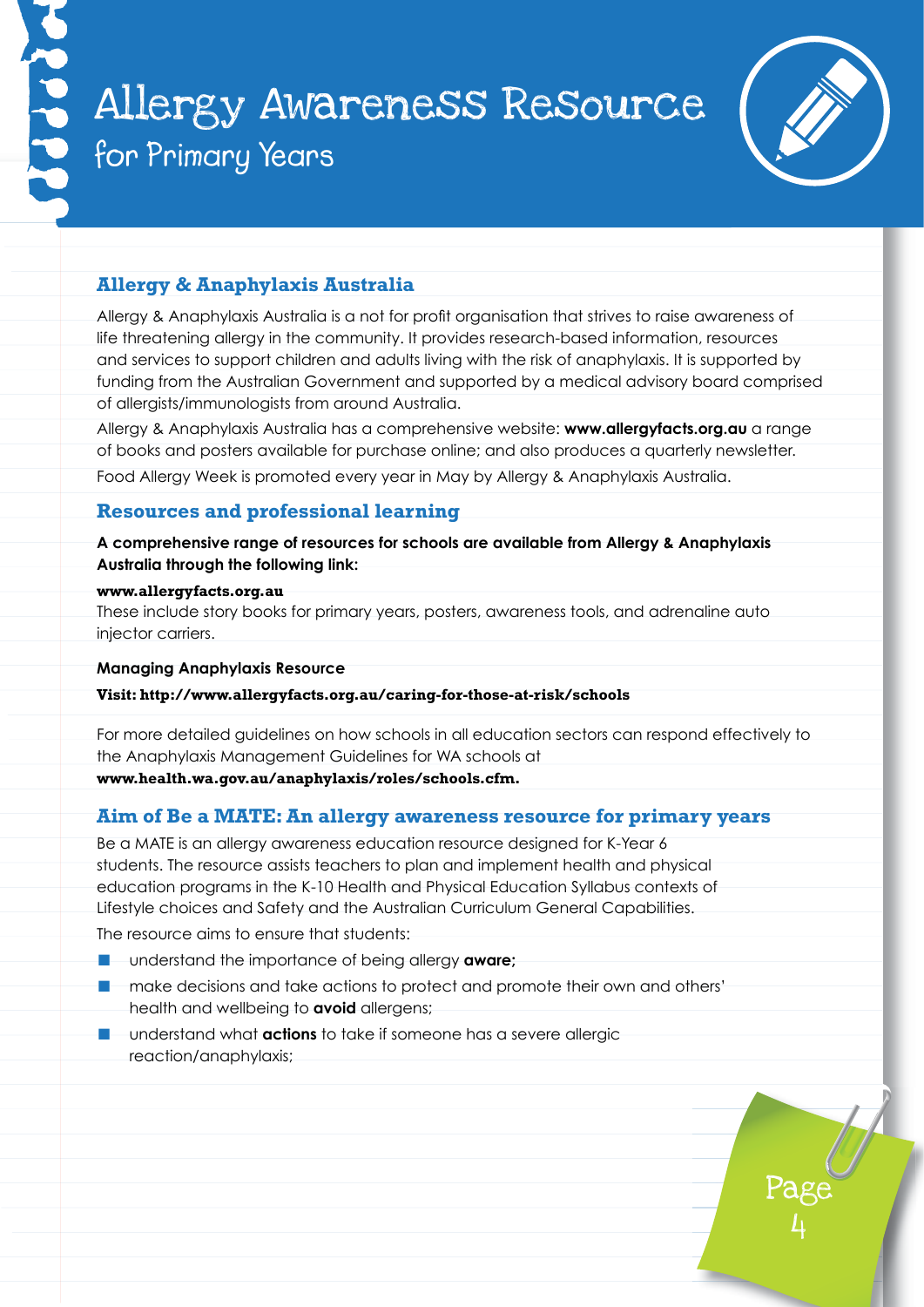

Page

 $\mathcal{O}$ 

- $\blacksquare$  develop personal and social skills such as expressing needs and feelings; negotiating, respecting others and making decisions around allergy safety
- learn to access valid health and safety information about allergy safety
- $\Box$  are supported by parents and community agencies who reinforce the same health and safety messages.

#### **Components of this resource**

- **Foundation -Year 2**
- n **Years 3-4**
- **Years 5-6**

**Developmentally appropriate learning activities are grouped under the following bands of learning:**

The **Introduction** to this teacher resource provides a rationale for teaching allergy awareness in the primary years and in particular a rationale for why this book can help teachers do this effectively. It also provides a range of **Whole-school Enrichment Activities** for schools to implement to ensure full engagement with the school community and increase the likelihood of sustainable improvements in health attitudes and behaviours.

**Teacher notes** precede the learning experiences in each band of learning. These notes provide key content information such as allergy facts, symptoms of anaphylaxis, how to avoid triggers and what to do in emergency. It is recommended that teachers read them before commencing any of the activities.

**Key Understandings** and **Key skills to practise** and also the **General Capabilities** from the Australian Curriculum are outlined at the beginning of each band of learning. This information will help teachers to make judgments about students' specific skills and depth of understanding in relation to allergy awareness.

**At Home activities and Parent Information** sheets aim to engage parents/carers to improve their knowledge of anaphylaxis and how they and their children can help support students at risk. They may be photocopied on school letterhead and sent home with students to encourage families to discuss information covered in class and strengthen a whole-school approach to students' learning. Teachers must be aware that not all parents/carers will be willing or able to undertake At Home Activities, so it is important to ensure that children are not excluded from classroom activities as a result.

**Activities** are presented in a sequential format under the Inquiry Learning model of Tuning In; Finding Out; Sorting Out and Reflection; however, teachers are encouraged to choose activities that suit the learning needs of their students. Some activities are followed by an accompanying **Activity sheet** which can be photocopied or placed on an interactive whiteboard.

Early childhood activities have been designed for a 20-30 minute time period and the middle and upper primary activities have been designed to be completed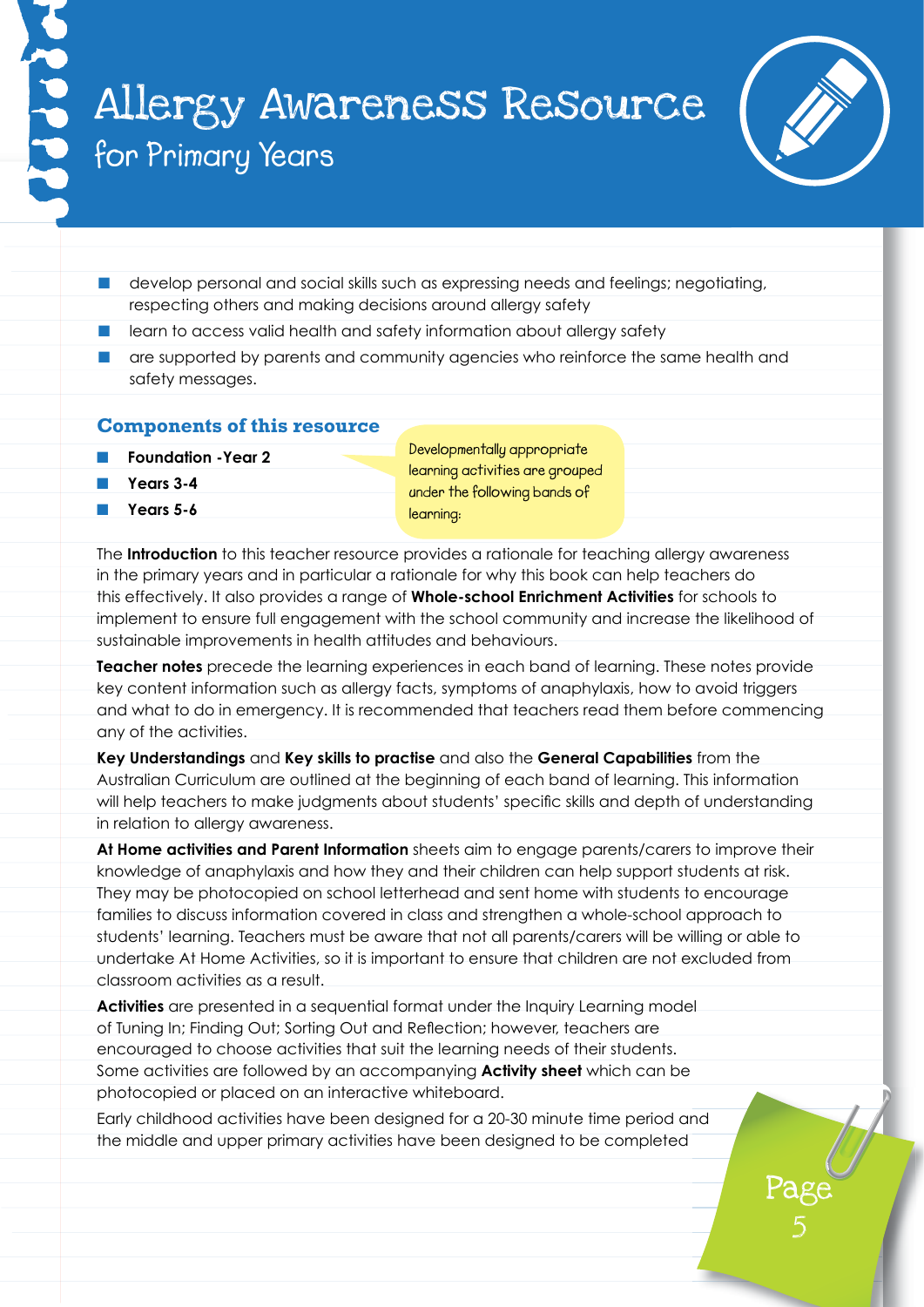

Page

6

in a 45 minute time period, however, teachers are encouraged to adapt the activities to suit the learning needs of their students. For example, one activity could be broken down into smaller 'chunks' to suit the shorter lesson times of early childhood.

By referring to the **Key Understandings and Key skills** to practise in the Introduction section of each band of learning, teachers can decide which activities would be appropriate **assessment tasks** for their students.

# **How to use this resource in a range of contexts in the K-10 Health and Physical Education Scope and Sequence?**

Allergy education complements and reinforces the content that needs to be taught in a range of contexts in the K-10 Health and Physical Education syllabus. It is not envisaged that teachers would use this resource in isolation, but rather to complement a range of content within a planned health education program. The diagram below is an early childhood example of how allergy education could be used to address a range of contexts within the topic of Keeping ourselves and others safe



**How allergy awareness education may fit into and be reinforced by a range of contexts in the K-10 Health and Physical Education Syllabus (Early childhood)**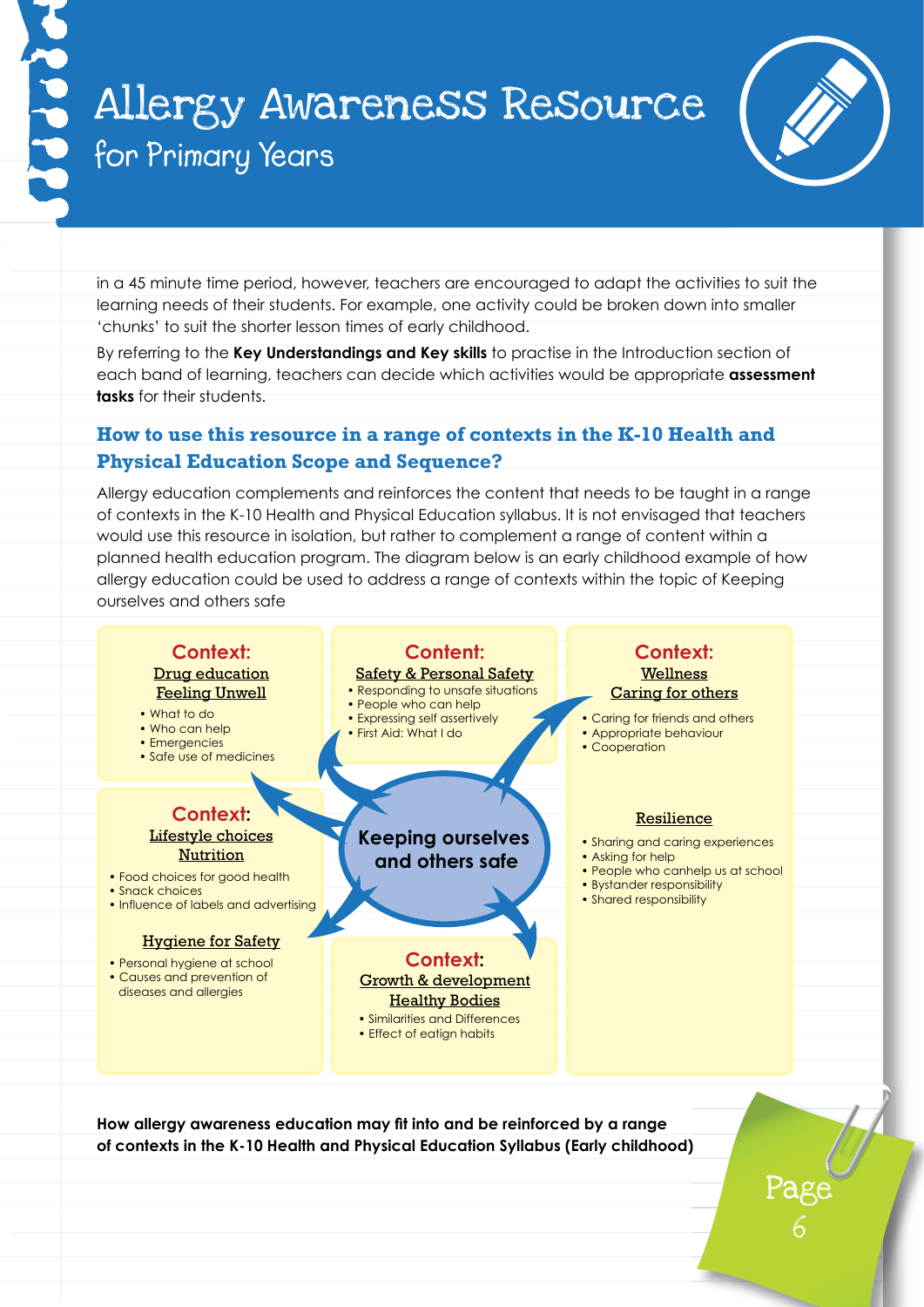

 $\sqrt{2}$ 

### **Why teach allergy safety in primary years?**

- **n** Severe allergy is on the increase in Australia. One in ten Australian children aged up to 12 months now have a food allergy. \* Allergies to other things such as insect stings, medication, latex, exercise also effect our children. Allergic reaction can be mild to moderate or severe (Anaphylaxis).
- A severe allergic reaction can be rapid in onset and commonly occurs within 20 minutes to two hours after eating the food or being in contact with the allergen, so students need to be able to recognise the symptoms of allergies and respond by seeking an adult's help.
- $\blacksquare$  The nine foods that cause 90% of food related allergic reactions (peanuts, tree nuts, fish, shellfish, eggs, milk, sesame, soy, and wheat) are commonly consumed on school grounds and sold in school canteens so strategies to reduce the risk of exposure and to avoid these allergens need to be understood by all staff and students.
- **n** There is no cure for allergies, therefore, avoidance of the food or allergen is the only way to prevent an allergic reaction so all staff and students need to be aware of strategies to reduce avoidance such as washing hands after eating and not sharing food.
- $\blacksquare$  The personal and social skills that protect and promote students own and others' health and wellbeing around allergens such as expressing needs and feelings; negotiating, respecting others and making safe decisions; are the building blocks that also promote learning and affect a students' capacity to succeed academically – so the primary years are crucial times to start explicitly teaching these skills.
- $\blacksquare$  It has long been recognised that engaging the broader school community enhances the effectiveness of the delivery of the Health and Physical Education curriculum. The **Whole-school Enrichment Activities** (see page x) in this resource provide a range of ideas on how to enhance the school environment in order to promote safer behaviours and attitudes in regard to allergies
- $\blacksquare$  In the primary years, parents are the most important influence in a child's life and increasing parental awareness of allergies and strategies to avoid triggers should be considered as part of a whole school allergy safety program. At **Home activities and Parent Information sheets** in this resource will assist with this.
- n The Australian Curriculum's General Capabilities that address thinking skills, creativity, self-management, teamwork, intercultural understanding, ethical behaviour and social competence are also addressed through this program. These General Capabilities are expected to be taught in all curriculum areas to all students.
- $\blacksquare$  An allergy safety program also underpins other national frameworks, such as the Revised National Safe Schools Framework; the Early Years Learning Framework for Australia and the National Family-School Partnerships.

*\* Osbourne et al. Prevalence of challenge proven IgE-mediated food allergy using population based sampling and predetermined challenge criteria in infants. J Allergy Clin Immunolol 2011: 127: 668-676*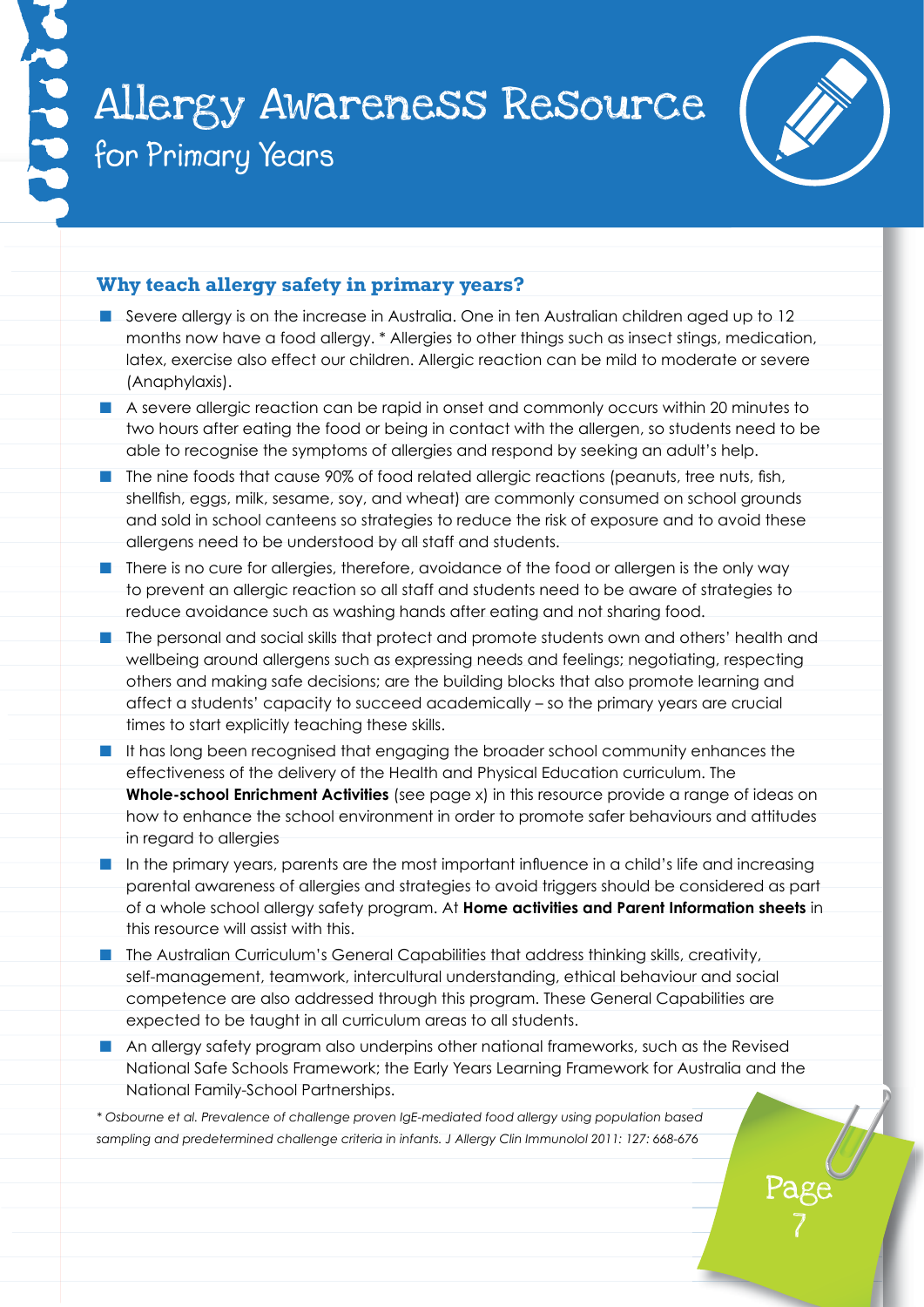

 $\emptyset$ 

# **Why use Be a MATE: an allergy awareness resource for primary years to teach allergy safety education?**

- **n** It helps teachers make links to the Australian Curriculum: The Australian Curriculum: Health and Physical Education has two inter-related strands for F-10:
	- Personal, social and community health
	- Movement and physical education

Be a MATE addresses the content of the Personal, social and community health strand, helping students to develop personal and social capabilities abilities necessary to engage in their learning as well as develop a positive identity and an ability to adjust to life events and transitions.

During Foundation-Year 2, students need support to develop and practise interpersonal skills, such as appropriate sharing, expressing needs and feelings appropriately, respecting others and making decisions in group situations.

In Years 3-4 students need to develop appropriate ways to respond to diversity that demonstrate respect and value difference as well as further develop their understanding about a range of personal and social factors that can influence their health.

In Years 5-6 students need to know what steps to take to manage their own health and safety, seeking adult assistance when necessary and understanding basic emergency care procedures. The interactive activities in this resource provide teachers with learning experiences that explicitly teach the skills that are appropriate for these age groups.

It helps teachers make links to General Capabilities and improve students' literacy skills: In the *Australian Curriculum* the skills, behaviours and attributes that students need to succeed in life and work in the twenty-first century have been identified as General Capabilities. These General Capabilities are expected to be taught in all curriculum areas to all students.



#### **Each of these seven capabilities has been embedded in the content of Be a MATE.**

**n** It helps teachers make links to the K-10 Health and Physical Education Integrated **Scope and Sequence:** The *Be a MATE* resource addresses the content listed under the strands from the Early and Middle Childhood phases of the *Health and Physical Education K-10 Scope* and Sequence in the contexts of Lifestyle choices and Safety. The key knowledge content and skills to practise for students in each band of learning (as outlined in the HPE K-10 Scope and Sequence) are listed at the beginning of each set of learning activities.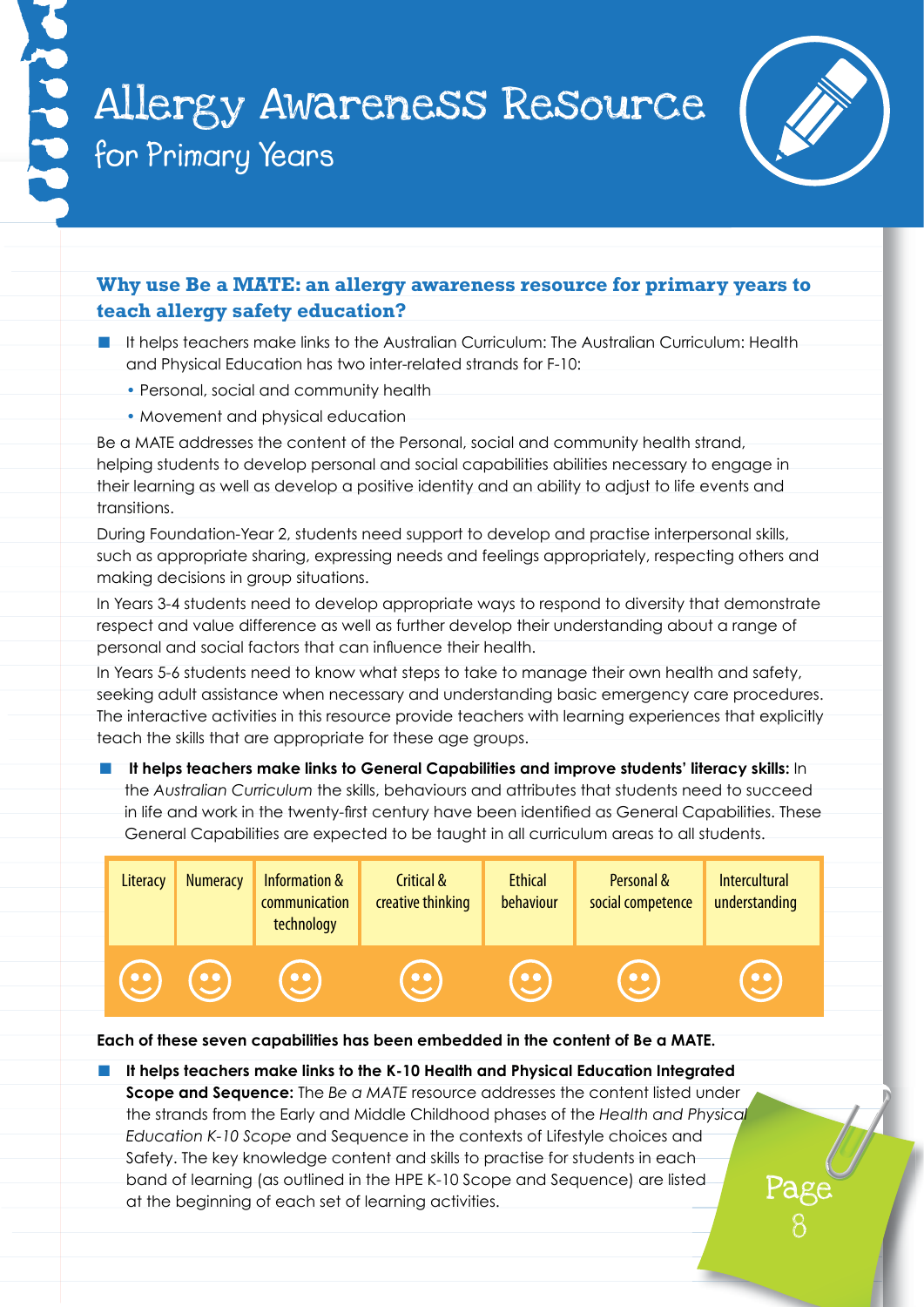

Page

9

- **n** It has collated all the resources teachers need in one resource: The Be a MATE resource is a collation of songs; pamphlets; activity sheets and parent information sheets relevant to allergy safety education of young children in a specific band of learning. This makes it easier for teachers to plan, implement and review effective Lifestyle choices and Safety education programs.
- **n It is linked to a comprehensive website:** The Allergy & Anaphylaxis Australia website: **www.allergyfacts.org.au** provides comprehensive allergy safety education for schools, parents and young people. It also provides free downloadable copies of all A&AA resources; including this one; access to current research; and access to newsletter snippets.
- **n** It complements other national health and safety frameworks and programs relevant to **schools:** Be a MATE underpins other national frameworks, such as the Revised National Safe Schools Framework; the Melbourne Declaration on Educational Goals for Young Australians; the National Framework in Values Education; the Early Years Learning Framework for Australia; the National Family-School Partnerships; and the Healthy Schools model adopted by Mindmatters and Kidsmatter. These links assist schools to plan and review whole school initiatives in these areas.

### **Why adopt a whole-school approach to health education?**

A comprehensive, whole-school approach is widely acknowledged as best practice in working holistically to promote student health and wellbeing. By adopting this approach, schools ensure full engagement with the school community and are more likely to secure sustainable improvements.

### **The Health Promoting Schools (HPS) Framework**

The Health Promoting Schools Framework (1986), developed by the World Health Organisation is a whole school approach for schools to address the health and wellbeing of their staff, students, parents /carers and the wider community through three key components working in unison. These are:

- **n Curriculum:** teaching and learning, how this is decided and the way in which teaching is delivered and learning encouraged
- **n Ethos and Environment:** the physical environment, the ethos and values as well as the policies and structures developed to create a conducive environment for living, learning and working
- **n** Parents and community: internal partnerships with parents, staff and students and external partnerships with other schools, health workers, government and non-government organisations.

By addressing each component of the framework when planning health education or responding to a health concern within the school, school communities can take a coordinated whole-school approach to health.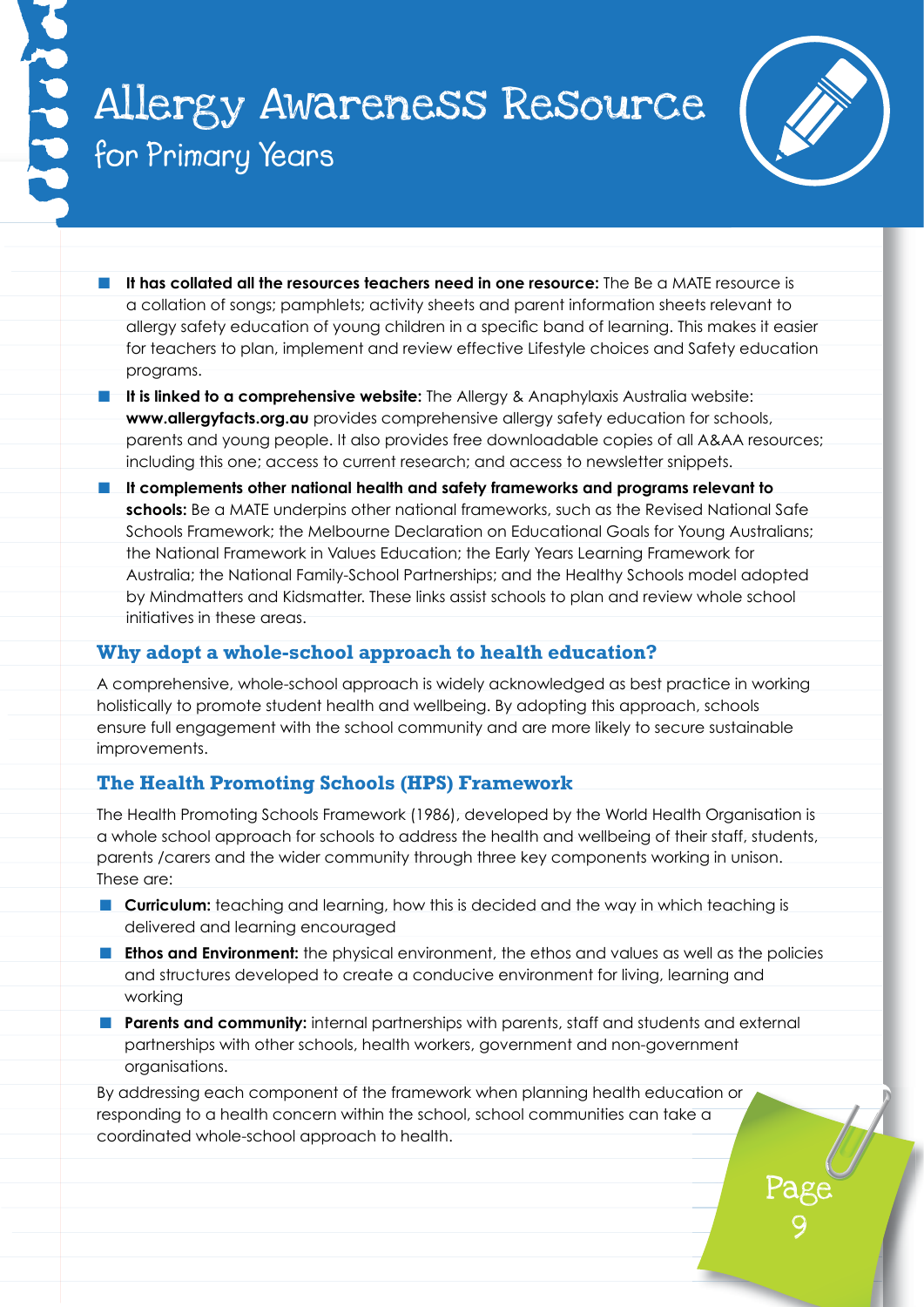

Page

10

# **Whole-school enrichment activities for allergy safety education**

The following activities and tips are provided to assist schools plan a whole school allergy safety program. They have been listed under the three components of the HPS framework.

Consider grouping of dot points in each section e.g. all dot points pertaining to canteens in the ethos and environment section to be grouped together

### **Curriculum**

- $\blacksquare$  Decide which learning experiences in Be a MATE each year group is going to complete and by when and develop a scope and sequence chart that can be handed to the ongoing teachers of a specific year group at the beginning of the following year.
- Carefully consider any learning activities that involve food or possible cross contamination during food preparation. Talk about these with the parents of students with food allergies.
- Consider non-food reward options for students such as stamps and stickers.
- $\blacksquare$  Be aware of the possibility of hidden allergens in cooking, science and art classes (e.g. egg or milk cartons).
- **n** Consider purchasing story books and posters and ordering free Be a MATE brochures and bookmarks (available in Class packs of 30; Year packs of 100 and School packs of 500) from **www.allergyfacts.org.au** to complement the learning experiences in this resource.
- **n** Promote whole school activities learning activities during Food Allergy Week in May each year.
- **n** Have regular discussions with students about the importance of washing hands, eating their own food and not sharing food.
- Casual/relief teachers should be provided with a copy of relevant students' ASCIA Action Plans.

### **Ethos and Environment**

- Have the school leaders articulate a clear, shared vision of a whole-school allergy safety program to staff and parents, including anaphylaxis management policies or guidelines and emergency strategies. (see link to sample policy on page 13)
- Encourage teaching and canteen staff to undertake anaphylaxis training available free online at **www.allergy.org.au**
- Keep information about students' food allergies in a prominent place where all staff (including casual staff) and helpers will remain aware of it e.g. sick bay, canteen, library.
- Ensure parents of students prescribed an adrenaline autoinjector provide an ASCIA Action Plan for Anaphylaxis (see sample page 14) completed by their doctor and store this in their medical kit with their adrenaline autoinjector pen, (EpiPen® or Anapen®) in a place that is easily accessed in an emergency. (at room temperature and away from light)
- Encourage all students in classes where students with known food allergies are present to wash hands after eating and not play with toys while eating. Also wash toys and equipment regularly.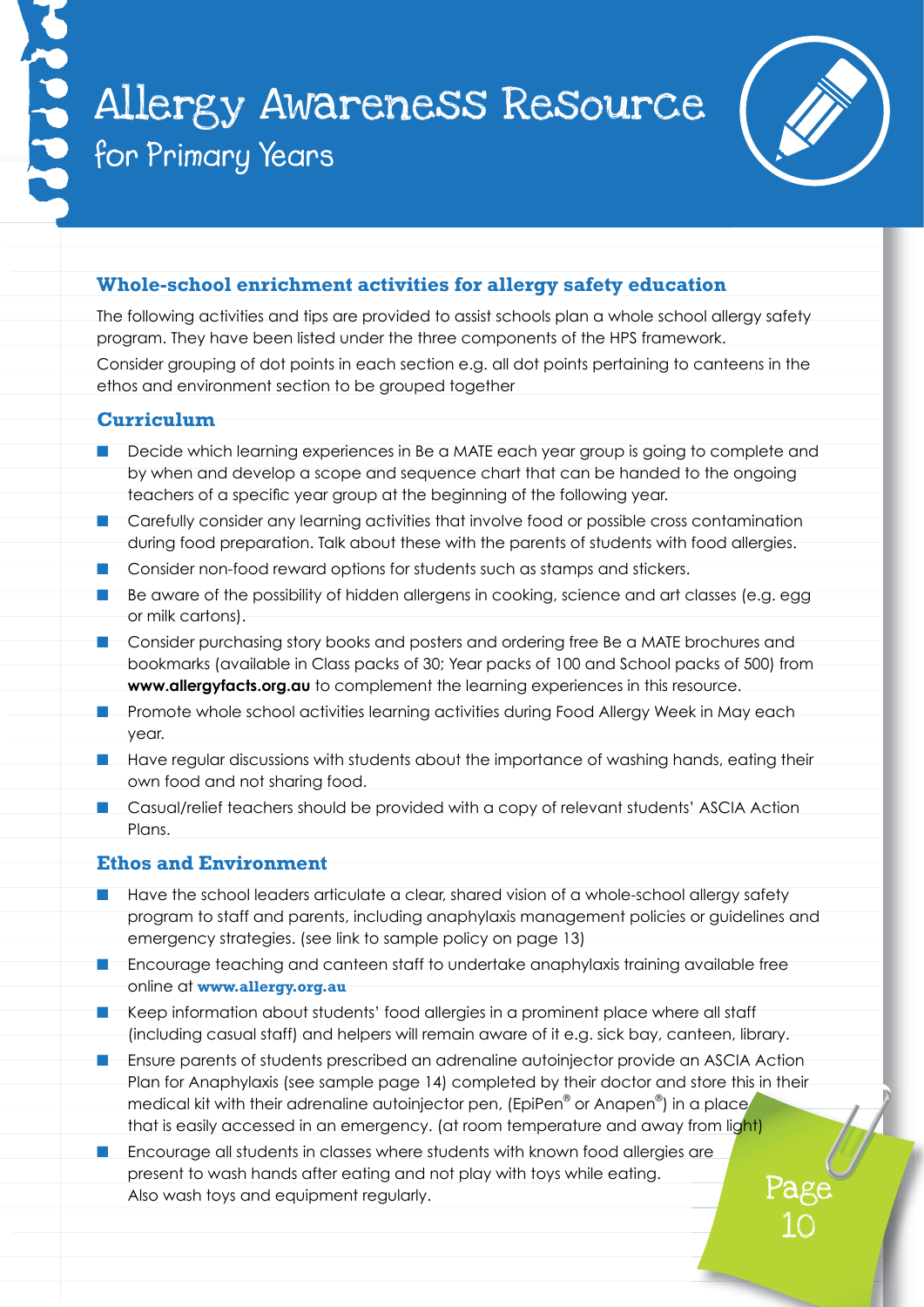

Page

11

- Discourage sharing of food, drinks and utensils (straws and bottles).
- Clean up food spills immediately and regularly wipe down tables where food has been present.
- Educate canteen staff about the most common food allergens and check the preparation procedures for potential cross-contamination, as well as ingredient labels for food offered for sale.
- **n** With permission from parents/guardians, brief canteen staff (including volunteers), about students at risk of anaphylaxis, preventative strategies in place and the information in their ASCIA Action Plans.
- With permission from parents/guardians, have the students name, photo and the foods they are allergic to, displayed in the canteen as a reminder to staff.
- $\blacksquare$  Food banning is not recommended, however, many school communities choose not to stock peanut and tree nut products (including nut spreads) in their canteen as one of the school's risk minimisation strategies.
- Staff trained to provide an emergency response to anaphylaxis should be readily available during non-class times (e.g. recess and lunch).
- It is advised that schools develop a communication strategy for the yard in the event of an anaphylaxis emergency. Staff on duty need to be able to communicate that there is an anaphylaxis emergency without leaving the child experiencing the reaction unattended.
- **n** Party balloons or latex swimming caps should not be used by students with known allergies to latex.
- **n** Use Food Allergy Week to review the school's allergy management strategies and to ensure that all students enrolled with an autoinjector pen have up to date ASCIA Action Plans and a valid expiry date on their adrenaline pens.
- Ensure that all staff attending school camps or excursions have received recent training in when and how to use adrenaline autoinjectors pens; that students' food allergies are communicated to camp operators and caterers; that an emergency response plan has been developed for students at risk of an allergic reaction or anaphylaxis.
- **n** Consider nominations for Allergy & Anaphylaxis Australia's two annual awards: - *Dr John Ruhno award* for an individual who has made a significant contribution to raising awareness of anaphylaxis, and
	- *Be a MATE award* to a school anywhere in Australia that has made allergy treatment easier for those students suffering from food allergies. Nominations start in July with the winners being later in the year.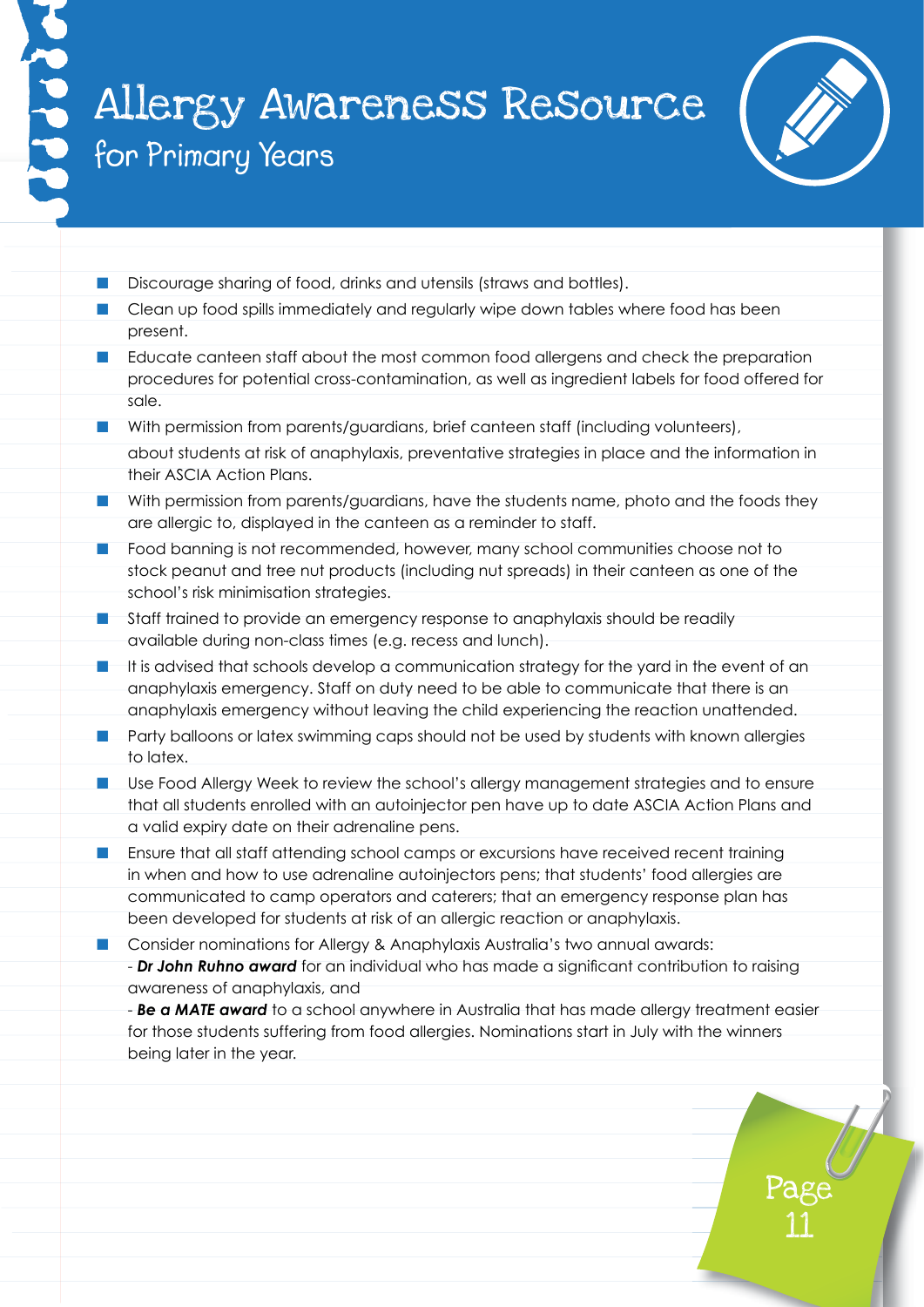

12

### **Parent and Community**

- $\blacksquare$  Inform parents through assemblies and newsletters of the school's commitment to a whole-school allergy safety program program and the importance of their support and involvement, possibly during Food Allergy Week.
- **n** Invite parents to see their child perform learning activities from this resource at assemblies.
- Use the At Home Activities and Parent Information Sheets in this resource in the classroom, in the library and in public areas around the school.
- **n** Publish up to date allergy information in the school newsletter or website. To obtain allergy information snippets contact coordinator@allergyfacts.org.au
- **n** Encourage parents of students with food allergies to provide alternative non-food treats or safe home cooked cupcakes in clearly labeled containers that can be kept in the freezer and defrosted when other students bring birthday cakes to school.
- **n** Inform parents of students with food allergies of upcoming school excursions and school camps.
- **n** Contact local media and advocate to the Parent Body to gain publicity and school support for successes resulting from the school's allergy safety program.

# **Anaphylaxis management in schools**

#### *When a young person known to be at risk of anaphylaxis attends a school, parents/guardians must:*

- Inform staff of the young person's allergies and discuss risk minimisation strategies with staff
- work with staff to complete an Individual Anaphylaxis Health Care Plan
- Provide the school with a copy of the young person's ASCIA Action Plan that has been completed by a medical practitioner and has an up-to-date photograph
- supply the young person's adrenaline auto injector and ensure it has not expired

#### **It is recommended that staff involved:**

- know the identity of students who are at risk of anaphylaxis
- communicate regularly with parents/ guardians
- follow information contained in the young person's Individual Anaphylaxis Health Care Plan
- Obtain training in how to recognise and respond to an anaphylactic reaction, including administering an adrenaline auto injector
- ensure the adrenaline autoinjector is stored in an unlocked, easily accessible place
- know where the adrenaline autoinjector is located
- in the event of a reaction, follow the procedures in the young person's ASCIA Action Plan, including calling an ambulance if an adrenaline autoinjector is used.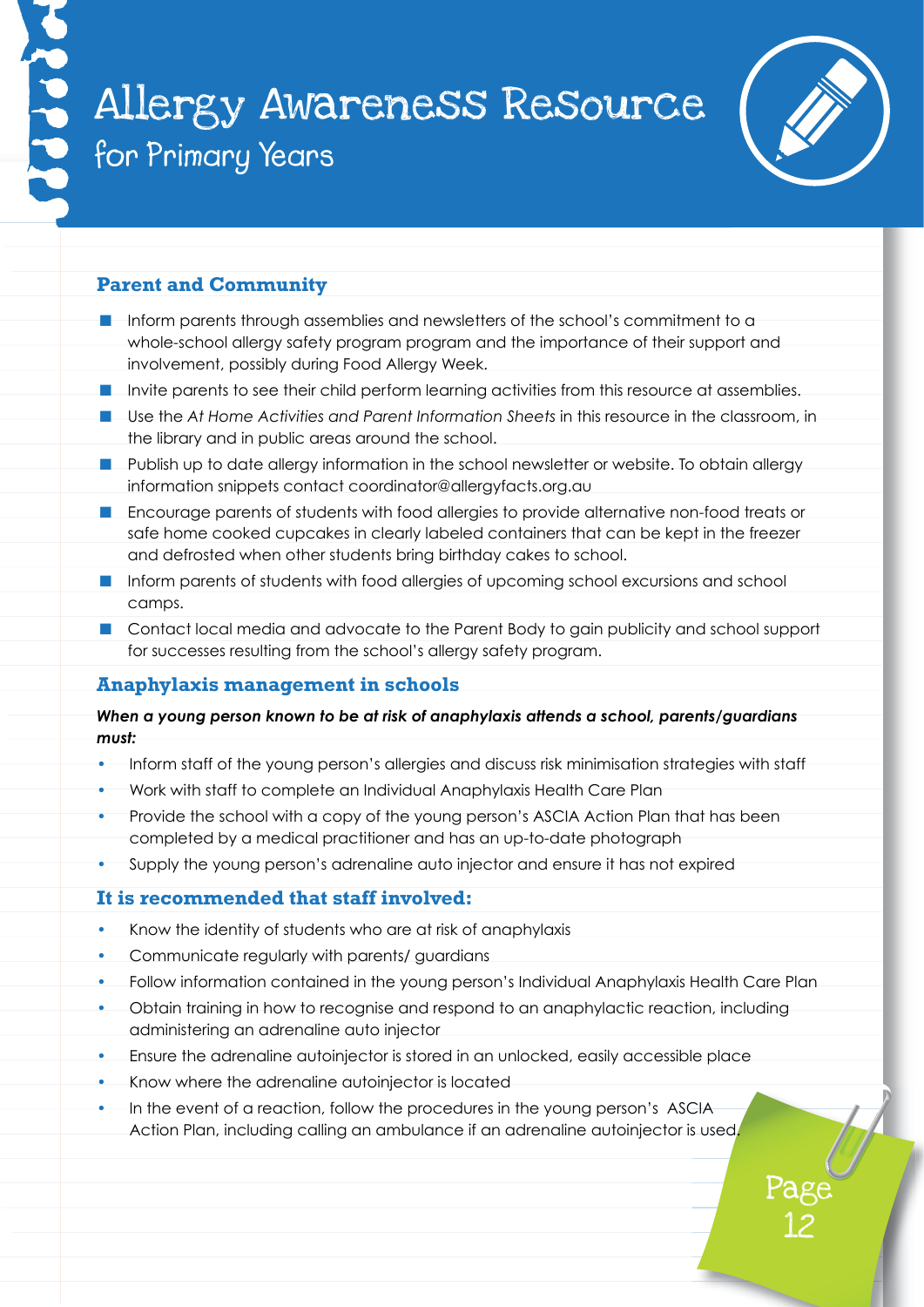

**For a sample school based anaphylaxis policy and Anaphylaxis Management Guidelines for WA schools see: http://www.health.wa.gov.au/anaphylaxis/roles/schools.cfm**

### **Sample letter to parents**

*Insert Your Logo Here or print on your letterhead*

Dear parent(s)/guardian(s)

This year in our school there is a student who is severely allergic to xxxx. This could result in the student experiencing anaphylaxis which is a sudden, severe allergic reaction that requires immediate medical treatment and is potentially fatal.

We are seeking the support and cooperation of all families to minimise the risk of this student coming into contact with specific foods. Therefore, we request you follow these simple steps:

► Please don't give your children foods containing XXXX to bring to school

 $\vee$  Be aware of foods that may contain XXXX such as xxx

Thank you for recognising the need for ongoing vigilance to minimise the potential life threatening risk to one of our students.

If you have any queries in relation to this matter please contact your child's teacher or the school office.

Yours sincerely

[Principal]

stern Australian Sc

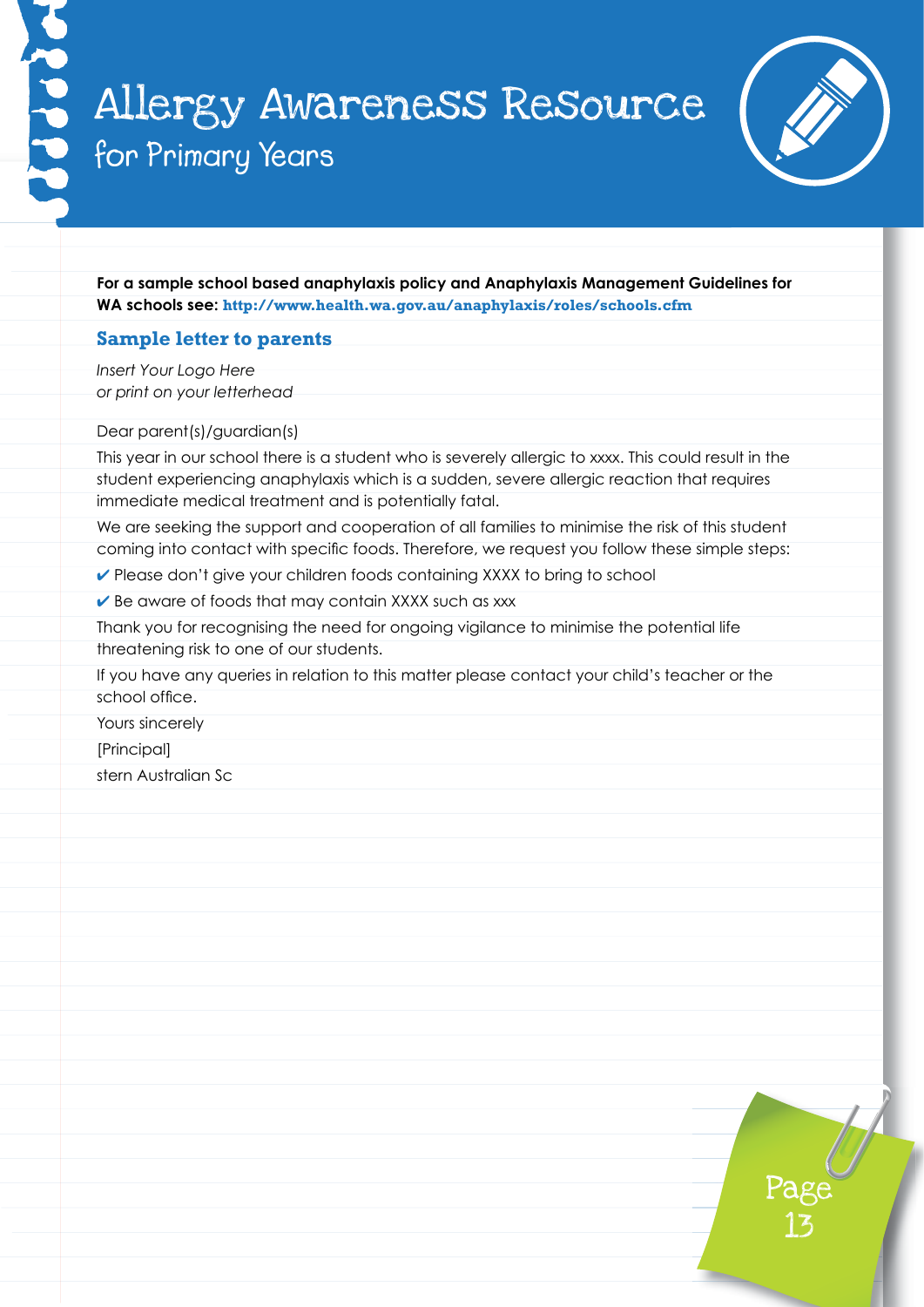

# **Sample Australian Society of Clinical Immunology and Allergy (ASCIA) Action Plan for Anaphylaxis**

| asci                                                                                                                                                                                                                                                                                                                                                                                                              | <b>ACTION PLAN FOR</b>                                                                                                                                                                                                                                                                                                                                                                                                                                                                                                                                                                                                                                                                                                                                                                                                              |
|-------------------------------------------------------------------------------------------------------------------------------------------------------------------------------------------------------------------------------------------------------------------------------------------------------------------------------------------------------------------------------------------------------------------|-------------------------------------------------------------------------------------------------------------------------------------------------------------------------------------------------------------------------------------------------------------------------------------------------------------------------------------------------------------------------------------------------------------------------------------------------------------------------------------------------------------------------------------------------------------------------------------------------------------------------------------------------------------------------------------------------------------------------------------------------------------------------------------------------------------------------------------|
| www.allergy.org.au                                                                                                                                                                                                                                                                                                                                                                                                | Anaphylaxis                                                                                                                                                                                                                                                                                                                                                                                                                                                                                                                                                                                                                                                                                                                                                                                                                         |
| Name:                                                                                                                                                                                                                                                                                                                                                                                                             | For use with EpiPen® adrenaline autoinjectors                                                                                                                                                                                                                                                                                                                                                                                                                                                                                                                                                                                                                                                                                                                                                                                       |
|                                                                                                                                                                                                                                                                                                                                                                                                                   | MILD TO MODERATE ALLERGIC REACTION                                                                                                                                                                                                                                                                                                                                                                                                                                                                                                                                                                                                                                                                                                                                                                                                  |
| Photo                                                                                                                                                                                                                                                                                                                                                                                                             | • Swelling of lips, face, eyes<br>• Hives or welts<br>• Tingling mouth<br>• Abdominal pain, vomiting (these are signs of a severe allergic<br>reaction to insects)                                                                                                                                                                                                                                                                                                                                                                                                                                                                                                                                                                                                                                                                  |
|                                                                                                                                                                                                                                                                                                                                                                                                                   | <b>ACTION</b>                                                                                                                                                                                                                                                                                                                                                                                                                                                                                                                                                                                                                                                                                                                                                                                                                       |
| Confirmed allergens:                                                                                                                                                                                                                                                                                                                                                                                              | • For insect allergy, flick out sting if visible. Do not remove ticks.<br>• Stay with person and call for help<br>• Locate EpiPen <sup>®</sup> or EpiPen <sup>®</sup> Jr<br>• Phone family/emergency contact                                                                                                                                                                                                                                                                                                                                                                                                                                                                                                                                                                                                                        |
|                                                                                                                                                                                                                                                                                                                                                                                                                   | Mild to moderate allergic reactions may<br>or may not precede anaphylaxis                                                                                                                                                                                                                                                                                                                                                                                                                                                                                                                                                                                                                                                                                                                                                           |
| Family/emergency contact name(s):                                                                                                                                                                                                                                                                                                                                                                                 | Watch for any one of the following signs of Anaphylaxis                                                                                                                                                                                                                                                                                                                                                                                                                                                                                                                                                                                                                                                                                                                                                                             |
| Work Ph: ______________________                                                                                                                                                                                                                                                                                                                                                                                   | ANAPHYLAXIS (SEVERE ALLERGIC REACTION)                                                                                                                                                                                                                                                                                                                                                                                                                                                                                                                                                                                                                                                                                                                                                                                              |
| Mobile Ph:<br>Plan prepared by:<br>Date: $\frac{1}{2}$<br>How to give EpiPen®                                                                                                                                                                                                                                                                                                                                     | • Difficult/noisy breathing<br>• Swelling of tongue<br>• Swelling/tightness in throat<br>• Difficulty talking and/or hoarse voice<br>• Wheeze or persistent cough<br>• Persistent dizziness or collapse<br>• Pale and floppy (young children)                                                                                                                                                                                                                                                                                                                                                                                                                                                                                                                                                                                       |
| 1                                                                                                                                                                                                                                                                                                                                                                                                                 | <b>ACTION</b>                                                                                                                                                                                                                                                                                                                                                                                                                                                                                                                                                                                                                                                                                                                                                                                                                       |
| <b>ATL</b><br>PLACE ORANGE<br>Form fist around<br>EpiPen <sup>®</sup> and<br>END against outer<br>PULL OFF BLUE<br>mid-thigh (with or<br>SAFETY RELEASE.<br>without clothing).<br>3<br>4<br>2013. This plan was developed by ASCIA<br>LOOL<br>吗<br>REMOVE EpiPen®.<br>PUSH DOWN<br>HARD until a click<br>Massage<br>injection site for<br>is heard or felt<br>10 seconds.<br>and hold in place<br>for 10 seconds. | 1 Lay person flat. Do not allow them to stand or walk.<br>If breathing is difficult allow them to sit.<br>2 Give EpiPen <sup>®</sup> or EpiPen <sup>®</sup> Jr<br>3 Phone ambulance*- 000 (AU), 111 (NZ), 112 (mobile)<br>4 Phone family/emergency contact<br>5 Further adrenaline doses may be given if no response after<br>5 minutes (if another adrenaline autoinjector is available)<br>If in doubt, give adrenaline autoinjector<br>After giving adrenaline:<br>• Commence CPR if there are no signs of life<br>• Give asthma medication if unsure whether it is asthma or anaphylaxis<br>EpiPen® is generally prescribed for adults and children over 5 years.<br>EpiPen® Jr is generally prescribed for children aged 1-5 years.<br>*Medical observation in hospital for at least 4 hours is recommended after anaphylaxis. |
| Instructions are also on the device label<br>and at www.allergy.org.au/health-<br>© ASCIA<br>professionals/anaphylaxis-resources                                                                                                                                                                                                                                                                                  | Additional information<br>Note: This is a medical document that can only be completed and signed by the patient's<br>treating medical doctor and cannot be altered without their permission.                                                                                                                                                                                                                                                                                                                                                                                                                                                                                                                                                                                                                                        |